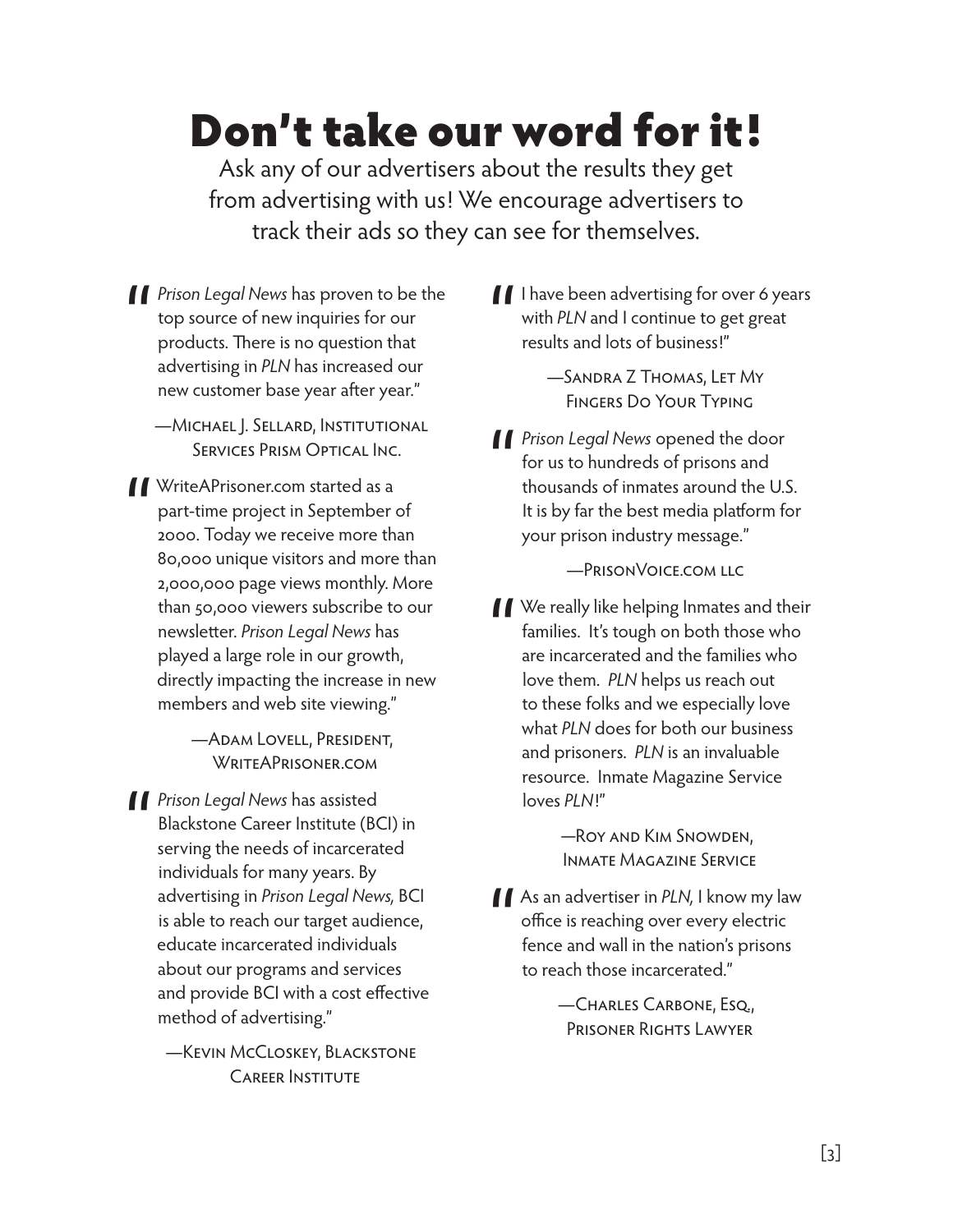## Media Coverage

**PLN** sta continue to k<br>featured and quoted<br>in numerous news publica. PLN sta continue to be featured and quoted in numerous news publications nationwide. Visit PLN in the News on our website for a complete list of the many articles that feature PLN or simply Google Prison Legal News.

## **e** le ers came **pouring in!**

**New York Law Journal**

An article in New York Law Journal recently reported on the power of PLN:

Among the best ways for a civil rights a orney to spread his name around, Anthony Ofodile said, is to win a case that gets picked up by Prison Legal News, a monthly magazine dedicated to protecting prisoners rights. In his case,  $a$  er the magazine ran a story in on his million sellement of a prisoners medical malpractice action, the leers began pouring in. He now receives well over a leers a month, each outlining purported injustices commied by the government.

## Website Advertising

In addition to our monthly publication, all issues<br>
containing the magazines entire content (including<br>
print ads) are posted each month to PLNs web-<br>
site in PDF format. It is the best resource on prison and n addition to our monthly publication, all issues containing the magazines entire content (including print ads) are posted each month to PLNs webjail litigation and news anywhere online and **receives over , unique visitors per month**. www.prisonlegalnews.org is the leading and most comprehensive website in the world for prison, jail and detention facility news and litigation information. We have a ordable advertising options for all budgets.



Website advertising options include premium exclusive and rotating top and footer banner ads, as well as bu on ads. Advertising on prisonlegalnews.org will exponentially increase the number of potential customers or clientele reached by your organization. Contact ads@prisonlegalnews.org or call

for more information about website availability and pricing. Ads must be submied in .JPG format, x pixels for banner ads and x pixels for bu on ads.

> : **..** : **@.**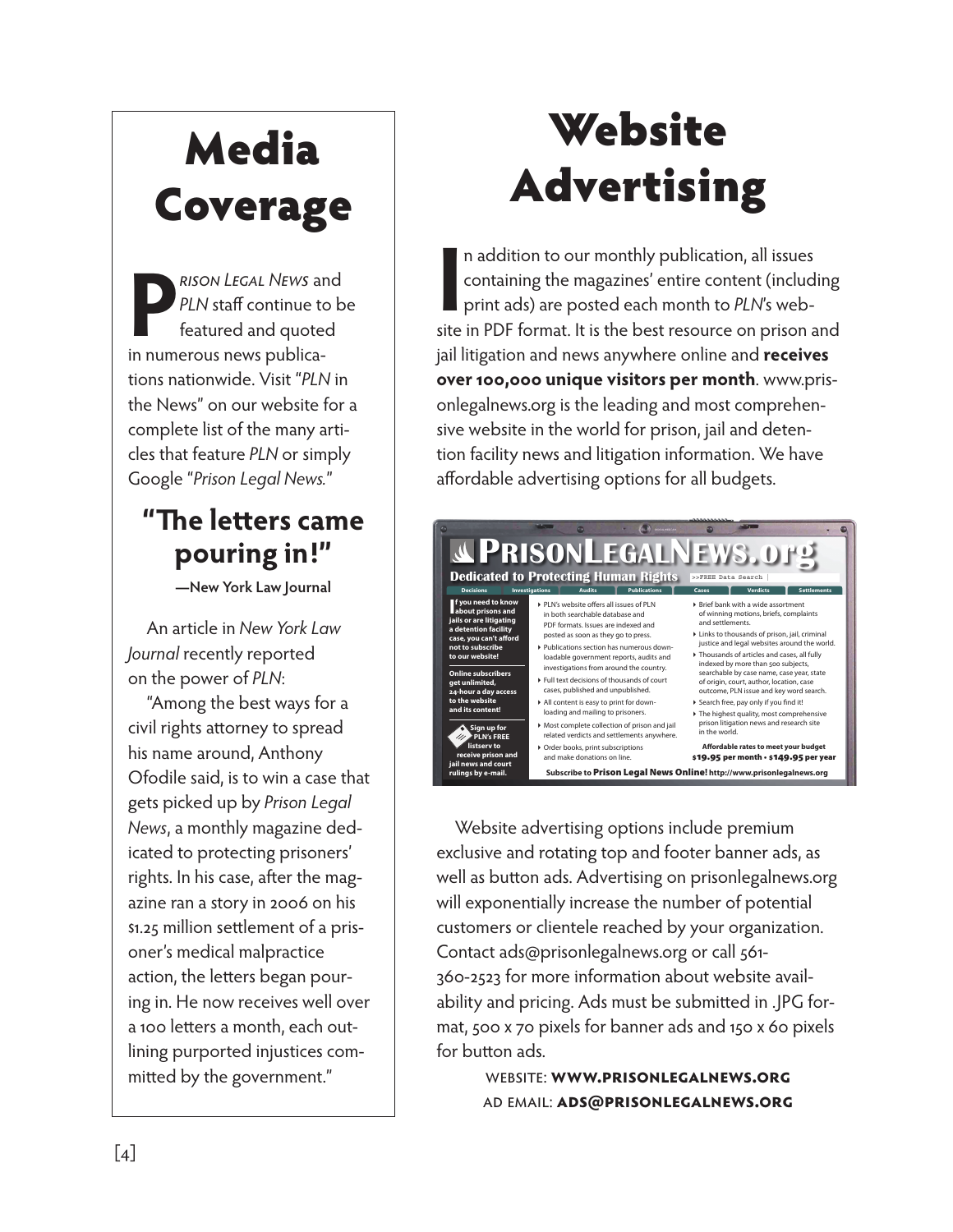# Display Ad Rates

## **Advertisement Standard Sizes & Dimensions**

**P***rison Legal News* offers the 23 display advertising options shown on these pages. All dimensions are listed width first and then the height. Any ads submitted at incorrect size or shape will be resized to fit space, which may distort the look of the ad. If you are running an ad for multiple months, you can vary the ad by using a different size ad at no extra charge. For example, if you are running a 1/6th page ad for 3 months: The first month you could run a 2-col.-wide ad, the next month a 1-col.-wide ad, and the third month a 1-1/3-col.-wide ad. Please see technical specifications on back page.



Track your results! Simply include "Dept. PLN" in the address of the ad.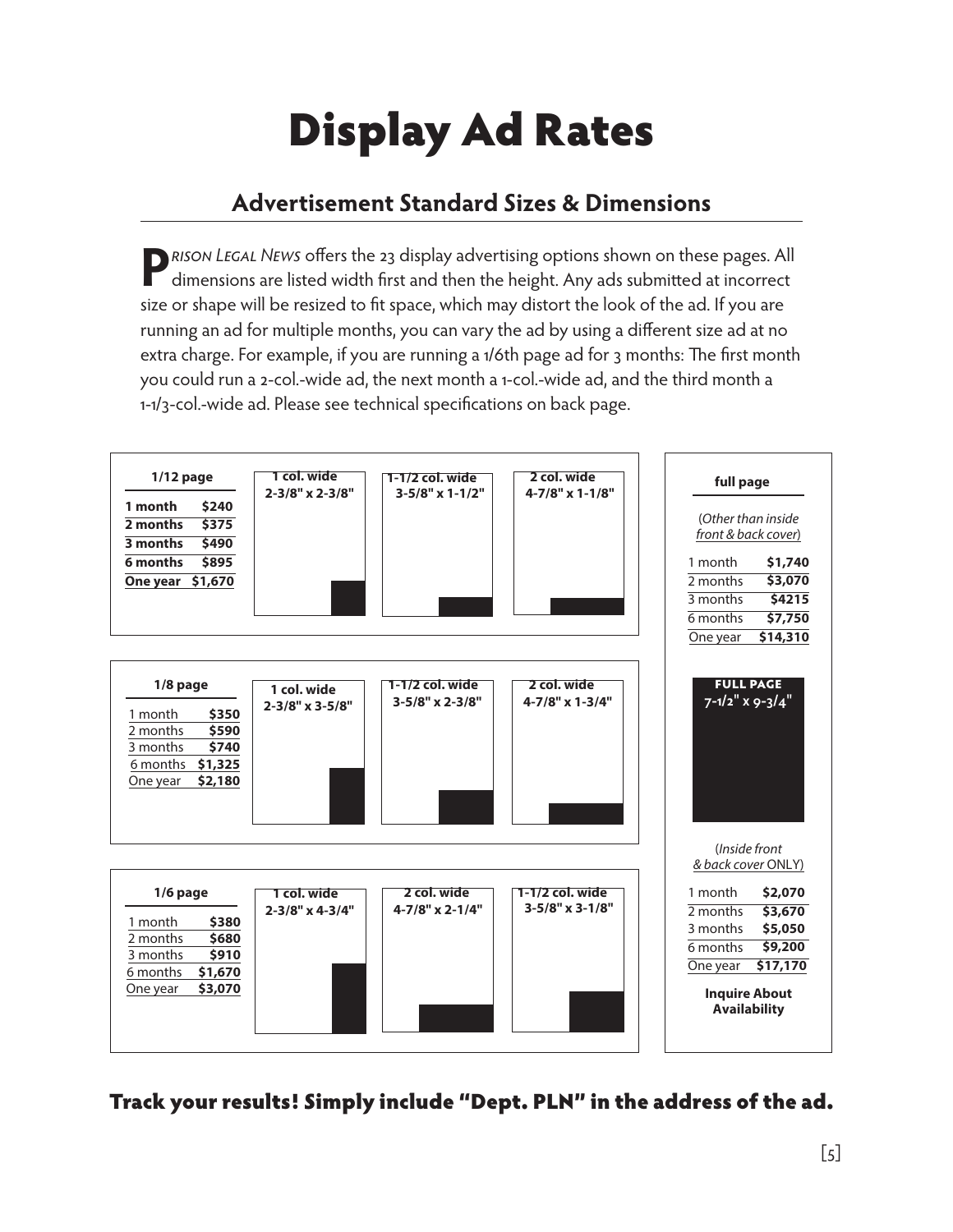| 1 month                            | \$510                          |
|------------------------------------|--------------------------------|
| 2 months                           | \$895                          |
| 3 months                           | \$1,245                        |
| 6 months                           | \$2,245                        |
| One year                           | \$4,140                        |
| 1 col. wide                        | 2 col. wide                    |
| 2-3/8" x 7-1/4"                    | 4-7/8" x 3-5/8"                |
|                                    |                                |
| 1-1/2 col. wide<br>3-5/8" x 4-3/4" | 3 col. wide<br>7-1/2" x 2-3/8" |
|                                    |                                |
|                                    |                                |
|                                    |                                |



| $2/3$ page |         |  |
|------------|---------|--|
| 1 month    | \$1,180 |  |
| 2 months   | \$2,125 |  |
| 3 months   | \$3,130 |  |
| 6 months   | \$5,465 |  |
| One year   | \$9,720 |  |





| $1/3$ page                                   |                                               |  |
|----------------------------------------------|-----------------------------------------------|--|
| 1 month                                      | \$680                                         |  |
| 2 months                                     | \$1,190                                       |  |
| 3 months                                     | \$1,625                                       |  |
| 6 months                                     | \$2,940                                       |  |
| One year                                     | \$5,470                                       |  |
| 1 col.<br>wide<br>$2 - 3/8" x$<br>$9 - 3/4"$ | 1-1/2 col. wide<br>$3 - 5/8" \times 6 - 1/2"$ |  |
| 2 col. wide<br>4-7/8" x 4-3/4"               | 3 col. wide<br>7-1/2" x 3-1/8"                |  |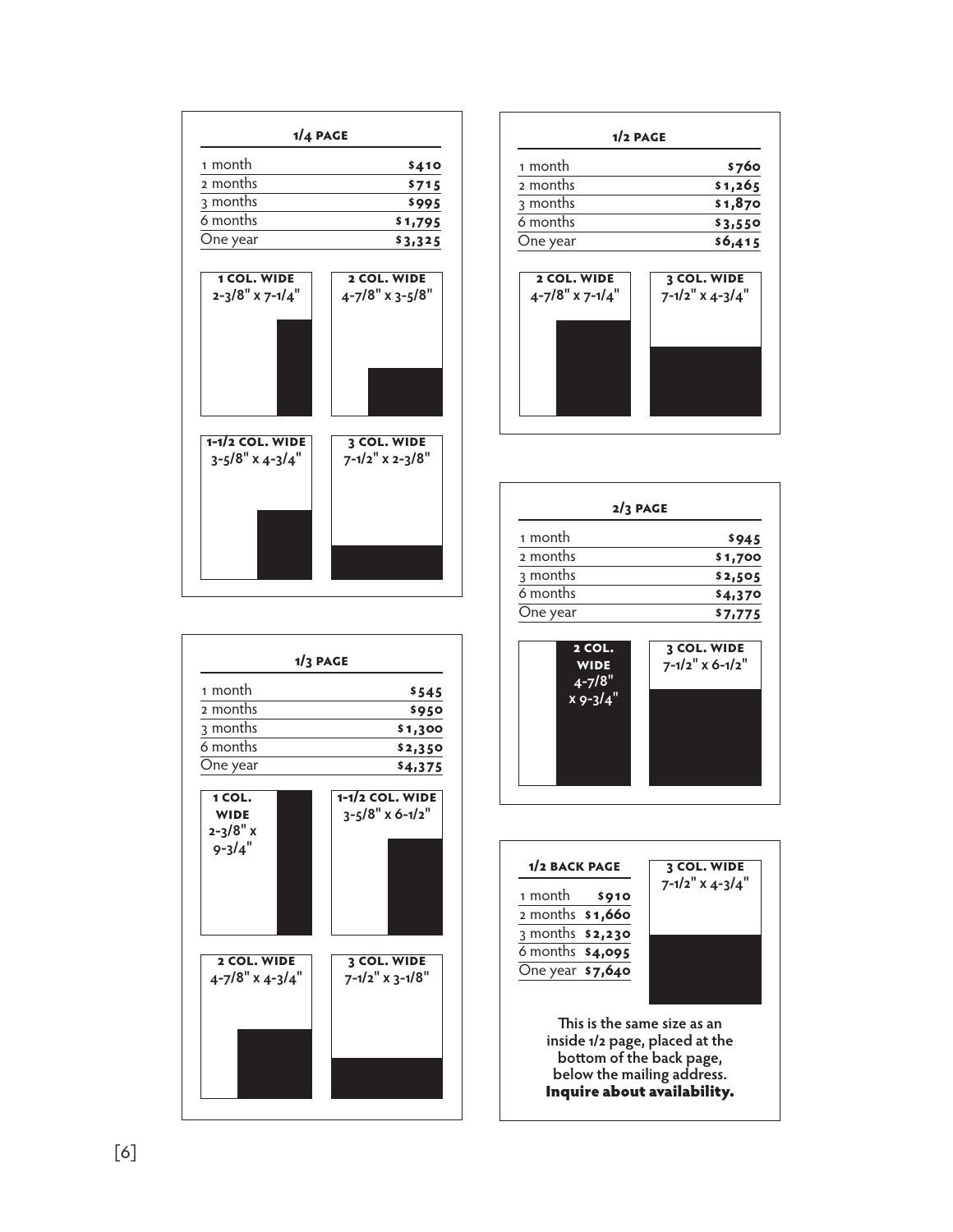## **Classified Ad Prices, Sizes and Policies**

- 1. Only advertising of products, services, or providing or requesting information will be considered.
- 2. Payment must be made in advance. There is a two month minimum on classified ads.
- 3. The first line ONLY can be in **Bold**. Submit first line in bold type or otherwise indicate you want the first line in bold.
- 4. Periods and spaces between words and sentences count as one character. For example the following three words with the space in between and punctuation adds up to 22 characters:

#### **Legal Services. Cheap!**

- 5. There are 32 characters per line, including spaces and punctuation.
- 6. All ads are in Myriad Pro 9.5 point type.
- 7. Prisoner names or addresses are not accepted.
- 8. Messages between prisoners are not accepted.
- 9. Messages to a prisoner are not accepted.
- 10. Advertisments for prison pen pals are not accepted.
- 11. Advertisements for a pen pal service are OK.
- 12. Requesting legal assistance with a case will be accepted if an attorney is the contact person.
- 13. All ads will be placed at *PLN*'s discretion.
- *14. Prison Legal News* reserves the right to refuse any ad.

| ed Ad Prices,<br>and Policies                                                                                                            | $1/48$ <sup>th</sup> page<br>2 months \$220<br>3 rows of 32                                            | <b>Actual Size of Ad</b><br>Circle if you want the 1st line to be in                                                   |  |
|------------------------------------------------------------------------------------------------------------------------------------------|--------------------------------------------------------------------------------------------------------|------------------------------------------------------------------------------------------------------------------------|--|
| tising of products, ser-                                                                                                                 | characters = 96<br>characters total.                                                                   | <b>Bold</b> type (like above) or Regular type.                                                                         |  |
| oviding or requesting                                                                                                                    |                                                                                                        |                                                                                                                        |  |
| will be considered.                                                                                                                      |                                                                                                        |                                                                                                                        |  |
| ust be made in<br>nere is a two month<br>n classified ads.<br>e ONLY can be in<br>nit first line in bold type<br>e indicate you want the | $1/36th$ page<br>2 months \$250<br>5 rows of 32<br>characters = 160<br>characters total.               | <b>Actual Size of Ad</b><br>Circle if you want the 1st line to be in<br><b>Bold</b> type (like above) or Regular type. |  |
| bold.                                                                                                                                    |                                                                                                        |                                                                                                                        |  |
| d spaces between<br>sentences count as one<br>or example the follow-<br>ords with the space in<br>nd punctuation adds<br>aracters:       | $1/30$ <sup>th</sup> page<br>2 months \$270<br>$6$ rows of 32<br>characters = 192<br>characters total. | <b>Actual Size of Ad</b><br>Circle if you want the 1st line to be in<br><b>Bold</b> type (like above) or Regular type. |  |
| rvices. Cheap!                                                                                                                           |                                                                                                        |                                                                                                                        |  |
| 2 characters per line,<br>baces and punctuation.<br>in Myriad Pro 9.5 point<br>mes or addresses are<br>ed.                               | $1/24$ <sup>th</sup> page<br>2 months \$300<br>8 rows of 32<br>characters = 256<br>characters total.   | <b>Actual Size of Ad</b><br>Circle if you want the 1st line to be in<br><b>Bold</b> type (like above) or Regular type. |  |
| etween prisoners are<br>ed.                                                                                                              |                                                                                                        |                                                                                                                        |  |
| p a prisoner are not                                                                                                                     |                                                                                                        | <b>Advertiser Information</b>                                                                                          |  |
| nts for prison pen<br>t accepted.                                                                                                        | No. of months: $\_\_$                                                                                  | Rates are effective Sept. 1, 2018                                                                                      |  |
| ents for a pen pal ser-                                                                                                                  | Size: 1/24 1/30 1/36 1/48 (circle one)                                                                 |                                                                                                                        |  |
| legal assistance with                                                                                                                    |                                                                                                        |                                                                                                                        |  |
| be accepted if an                                                                                                                        |                                                                                                        |                                                                                                                        |  |
| the contact person.<br>be placed at PLN's                                                                                                |                                                                                                        |                                                                                                                        |  |
|                                                                                                                                          |                                                                                                        |                                                                                                                        |  |
| <i>l</i> News reserves the<br>use any ad.                                                                                                |                                                                                                        |                                                                                                                        |  |
| MAIL AD TEXT, PAYMENT AND FORM TO Prison Legal News                                                                                      | PO Box 1151 • Lake Worth, FL 33460                                                                     |                                                                                                                        |  |

### Purchase ads by phone with Visa, Mastercard, Discover, or American Express [561] 360-2523

**Advertising Questions?** *Email PLN* at ads@prisonlegalnews.org